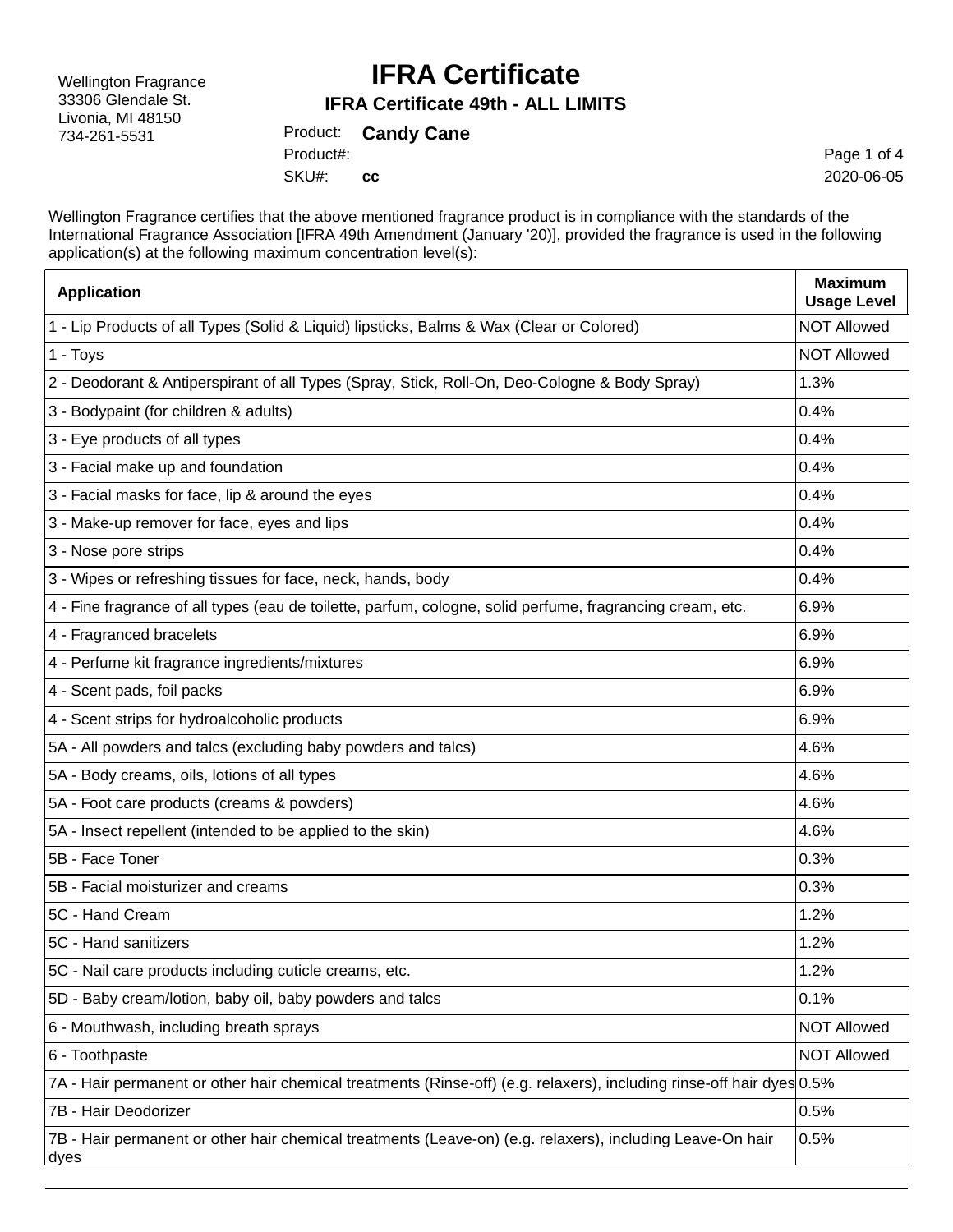## **IFRA Certificate**

### **IFRA Certificate 49th - ALL LIMITS**

Product: **Candy Cane** SKU#: **cc** Product#:

Page 2 of 4 2020-06-05

| <b>Application</b>                                                                                                                             | <b>Maximum</b><br><b>Usage Level</b> |
|------------------------------------------------------------------------------------------------------------------------------------------------|--------------------------------------|
| 7B - Hair sprays of all types (pumps, aerosol sprays, etc.)                                                                                    | 0.5%                                 |
| 7B - Hair styling aids Non-Sprays (mousse, gels, leave in conditioners)                                                                        | 0.5%                                 |
| 7B - Shampoo - Dry (waterless shampoo)                                                                                                         | 0.5%                                 |
| 8 - Baby Wipes                                                                                                                                 | 0.1%                                 |
| 8 - Intimate wipes                                                                                                                             | 0.1%                                 |
| 8 - Tampons                                                                                                                                    | 0.1%                                 |
| 8 - Toilet Paper (wet)                                                                                                                         | 0.1%                                 |
| 9 - All depilatories (including facial) and waxes for mechanical hair removal                                                                  | 2.7%                                 |
| 9 - Baby wash, bath, shampoo                                                                                                                   | 2.7%                                 |
| 9 - Bar Soap                                                                                                                                   | 2.7%                                 |
| 9 - Bath gels, foams, mousses, salts, oils and other products added to bathwater                                                               | 2.7%                                 |
| 9 - Body washes and shower gels of all types                                                                                                   | 2.7%                                 |
| 9 - Cleanser for face, eyes and lips                                                                                                           | 2.7%                                 |
| 9 - Conditioner (rinse-off)                                                                                                                    | 2.7%                                 |
| 9 - Foot care products (feet are placed in a bath for soaking)                                                                                 | 2.7%                                 |
| 9 - Liquid soap                                                                                                                                | 2.7%                                 |
| 9 - Shampoo of all type                                                                                                                        | 2.7%                                 |
| 9 - Shampoos for pets                                                                                                                          | 2.7%                                 |
| 9 - Shaving creams of all types (stick, gels, foams, etc.)                                                                                     | 2.7%                                 |
| 10A - Dry cleaning kits                                                                                                                        | 2.7%                                 |
| 10A - Fabric softeners of all types including fabric softener sheets                                                                           | 2.7%                                 |
| 10A - Floor wax                                                                                                                                | 2.7%                                 |
| 10A - Fragranced oil for lamp ring, reed diffusers, pot-pourri, etc.                                                                           | 2.7%                                 |
| 10A - Hand dishwashing detergent (including concentrates)                                                                                      | 2.7%                                 |
| 10A - Hand wash laundry detergent (including concentrates)                                                                                     | 2.7%                                 |
| 10A - Hard surface cleaners of all types (bathroom and kitchen cleansers, furniture polish, etc.)                                              | 2.7%                                 |
| 10A - Household cleaning products, leather cleaning wipes, stain removers, fabric enhancing sprays,                                            | 2.7%                                 |
| 10A - Household cleaning products, other types including fabric cleaners, soft surface cleaners, carpet<br>cleaners, furniture polishes sprays | 2.7%                                 |
| 10A - Household cleaning products, treatment products for textiles (starch sprays, fabric treated with<br>fragrances after wash, deodorizers)  | 2.7%                                 |
| 10A - Laundry pre-treatment of all types (e.g. paste, sprays, sticks)                                                                          | 2.7%                                 |
| 10A - Machine laundry detergents with skin contact (e.g. liquids, powders) including concentrates                                              | 2.7%                                 |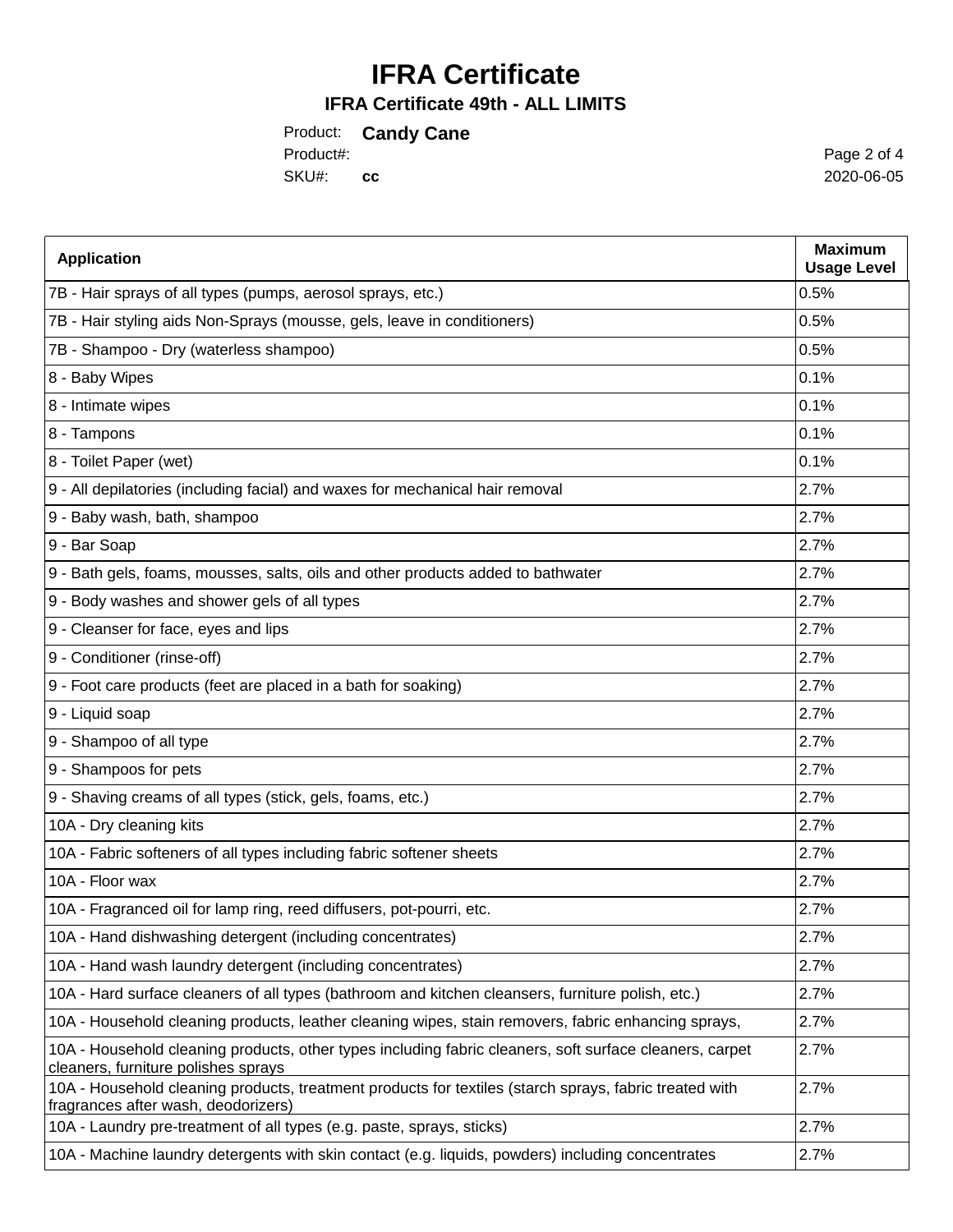# **IFRA Certificate**

### **IFRA Certificate 49th - ALL LIMITS**

Product: **Candy Cane** SKU#: **cc** Product#:

Page 3 of 4 2020-06-05

| <b>Application</b>                                                                                                                  | <b>Maximum</b><br><b>Usage Level</b> |
|-------------------------------------------------------------------------------------------------------------------------------------|--------------------------------------|
| 10A - Odored distilled water (that can be added to steam irons)                                                                     | 2.7%                                 |
| 10A - Toilet seat wipes                                                                                                             | 2.7%                                 |
| 10B - Aerosol/spray insecticides                                                                                                    | 9.9%                                 |
| 10B - Air freshener sprays, including aerosol and pump                                                                              | 9.9%                                 |
| 10B - Sprays (of all types) applied to animals                                                                                      | 9.9%                                 |
| 11A - Adult incontinence pant, pad                                                                                                  | 0.1%                                 |
| 11A - Diapers (baby & adult)                                                                                                        | 0.1%                                 |
| 11A - Feminine hygiene conventional pads, liners, interlabial pads                                                                  | 0.1%                                 |
| 11A - Toilet paper (dry)                                                                                                            | 0.1%                                 |
| 11B - Facial masks (paper/protective) e.g. surgical masks not used as medical device                                                | 0.1%                                 |
| 11B - facial tissues (dry tissues)                                                                                                  | 0.1%                                 |
| 11B - Fertilizers, Solid (pellet or powder)                                                                                         | 0.1%                                 |
| 11B - Napkins                                                                                                                       | 0.1%                                 |
| 11B - Paper towels                                                                                                                  | 0.1%                                 |
| 11B - Scented socks, gloves                                                                                                         | 0.1%                                 |
| 11B - Tights with moisturizers                                                                                                      | 0.1%                                 |
| 11B - Wheat bags                                                                                                                    | 0.1%                                 |
| 12 - Air delivery systems                                                                                                           | No Restriction                       |
| 12 - Air fresheners and fragrancing of all types (Concentrated Aerosol metered doses, plug-ins, closed<br>systems, solid substrate) | No Restriction                       |
| 12 - Air fresheners and fragrancing of all types (incense, liquid refills (Cartridge), air freshening crystals)                     | No Restriction                       |
| 12 - Air fresheners and fragrancing of all types (membrane delivery, electical, powders, fragrancing sachets) No Restriction        |                                      |
| 12 - Candles of all types (including encased)                                                                                       | No Restriction                       |
| 12 - Cat litter                                                                                                                     | No Restriction                       |
| 12 - Cell phone cases                                                                                                               | No Restriction                       |
| 12 - Deodorizers/maskers not intended for skin contact (e.g. fabric drying machine deodorizers, carpet<br>powders)                  | No Restriction                       |
| 12 - Dishwash detergent and deodorizers - for Machine Wash                                                                          | No Restriction                       |
| 12 - Fuels                                                                                                                          | No Restriction                       |
| 12 - Insecticides (e.g. mosquito coil, paper, electrical, for clothing) excluding aerosols/sprays                                   | No Restriction                       |
| 12 - Joss sticks or incense sticks                                                                                                  | No Restriction                       |
| 12 - Laundry detergents with minimal skin contact (e.g. liquid tabs, pods)                                                          | No Restriction                       |
| 12 - Olfactive Board Games                                                                                                          | No Restriction                       |